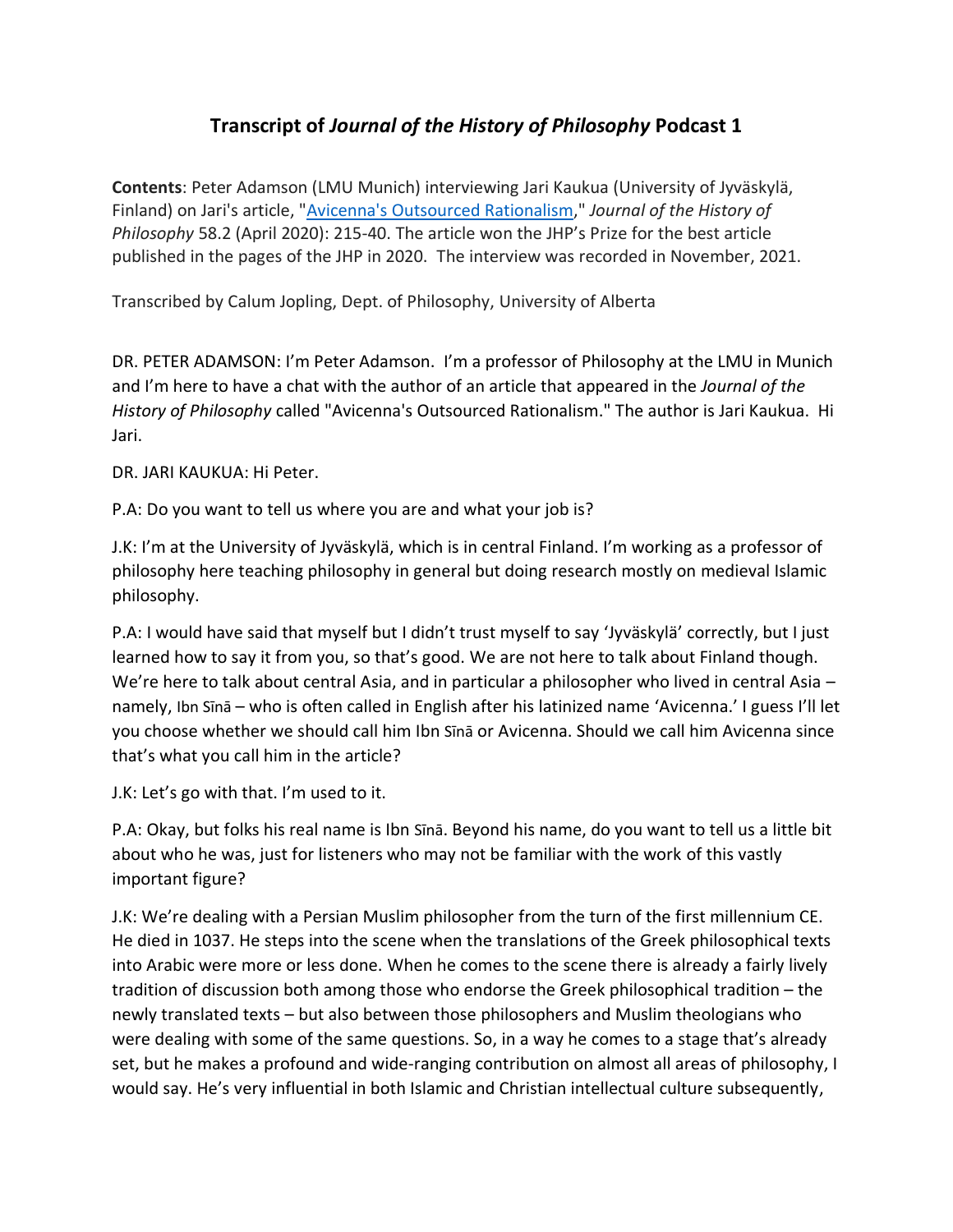and I think you would agree if I say that he's one of the absolutely prodigious stars of medieval philosophy, regardless of cultural context or language, and one of the absolutely central thinkers.

P.A: I would certainly agree with that. I always say that he's the most important medieval philosopher because the other candidates for that title get so many of their ideas from him or are responding to him. He plays the role in medieval philosophy that Aristotle does in ancient philosophy, or Kant does in German modern philosophy.

## J.K: Indeed, yeah.

P.A: Your title is "Avicenna's Outsourced Rationalism," and I thought that – being philosophers – we should probably be good about defining our terms at the outset. Maybe you could say something about rationalism, especially because I think that's a word that people might have different associations with. You are contrasting that to empiricism, so if you have in your head the empiricist versus rationalist debates of early modern philosophy, that's relevant, right? But maybe you can just say what you take empiricism and rationalism to consist in for the purposes of this conversation?

J.K: In the most general sense I'll begin with empiricism because I think that's perhaps slightly easier. In a very general sense of the term, I suppose empiricism just means an epistemological stance that holds that all of our knowledge and all of our concepts are derived from sense perception. But then I think in this article a more relevant definition of empiricism is a slightly stronger one which holds that all our knowledge and all our concepts are derived from simple sense percepts: things like the sensation of the color red or the color blue; things like the sensation of a sound of a certain pitch, a certain smell, something like that. Any more complex concepts that we have are somehow constructed from these simple percepts by our mind. Obviously, this entails the possibility that things go wrong in the construction, or that what is the result of that constructing process by the mind is not an accurate representation of whatever is out there in reality. This kind of empiricism – empiricism in this stronger sense – entails at least a moderate or methodological skepticism about whether our concepts actually correspond to anything in the world. So, that would be empiricism as it is dealt with in this paper. Rationalism, then, is perhaps slightly trickier, but I suppose we could define it as saying that at least some of our concepts are known in a way, or at least some of our knowledge is such that it cannot be reduced to sense-perception. This could be for a number of reasons. Perhaps some of our concepts are innate to the mind: we are born with them and then either they are actualized when we perceive something or perhaps we can even know them without any perception. That's one version. Another would be that some of our knowledge is such that we just intuit, or somehow directly get, the concepts from the world without sense perception acting as a mediator, or at least without this intuited content being in any way reducible to perceptible content. That would be another version of rationalism. Usually, I think it's fair to say that rationalism, or a rationalist, would be more optimistic about the capacity of our mind to grasp realty as it is. So, this sort of veil of the senses, or the veil of sense perception is not there,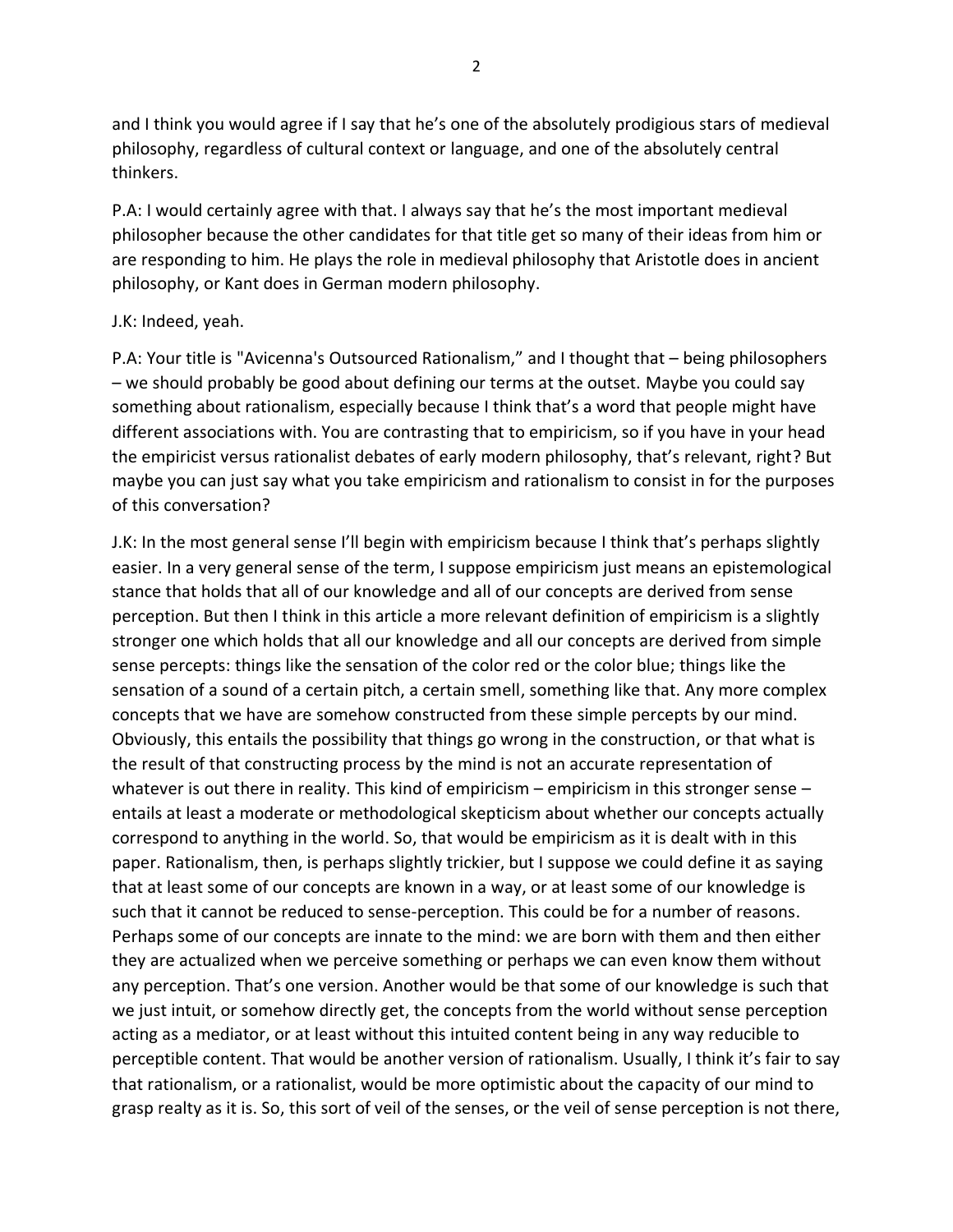at least for some of our concepts or some of our knowledge. For that reason, a rationalist would perhaps be more optimistic, epistemologically speaking.

P.A: It sounds like on your view, or at least on the way you're using the word, rationalism really just comes down to being the denial of empiricism. Empiricism is the view that all concepts and knowledge come ultimately – if not directly – from sense perception. Rationalism would be the view that that's not true. And then you specify which kind of rationalist you are by specifying what the other source would be, whether it's innate ideas or God beaming knowledge into your mind, or whatever it may be. Is that right?

J.K: I think that's a fair assessment.

P.A: Your work here on Avicenna is a response to, and was perhaps prompted by, an earlier piece written by Dimitri Gutas, which is an article in which Gutas – who is a very well-known and important scholar of Avicenna's thought – argues that Avicenna was an empiricist. He draws a direct comparison between Avicenna's epistemology and that of John Locke – the famous early modern English empiricist. So, maybe it's obvious from the title that you don't think that Avicenna is an empiricist. But maybe you could first of all say what the grounds would be for ascribing some version of empiricism to Avicenna – the reasons why Gutas would have thought it made sense to describe his epistemology as empiricist.

J.K: I think in a modest sense Avicenna is an empiricist. He clearly denies that there are innate ideas in the mind. He does have a notion that is frequently translated as 'intuition' in English. But I think he means something quite different with that from what a rationalist concept of intuition would mean. In that sense, since he denies the usual rationalist methods for gaining this direct knowledge about the world, it might perhaps make sense to say that he's an empiricist. He would certainly be an empiricist in much the same sense as someone like Aristotle is an empiricist: ultimately, we need to perceive the world in order to get started with the acquisition of our knowledge, and all of our sciences ultimately are based on sense percepts in that sense. Where I firmly disagree with Gutas is that this kind of empiricism is far removed from Lockean empiricism. I think Locke's brand of empiricism, and I think much of early modern empiricism, is a much stronger thesis. As I say in the article, it moves down to at least three views that are fundamentally something with which I think neither Aristotle nor Avicenna would agree even if they are empiricist in this looser sense. First of all, Locke is motivated by the challenge of radical skepticism – or global skepticism – which I think is not there for Aristotle, at least not prominently. Perhaps surprisingly, it's not there for Avicenna either. I don't think he takes that challenge seriously anywhere in his works. So, that's one thing. The other thing is that I think it's important to realize that for Locke, epistemology is first philosophy, as opposed to Aristotle and Avicenna, who both would be willing to say they are building their system on metaphysics. Logic obviously plays an important role, but logic in their sense as the instrument of philosophy is not quite what Locke means by epistemology. For Locke, epistemology as first philosophy is precisely this attempt to explain the generation of our concepts from these simple perceptual ideas that we have. I think that's quite different from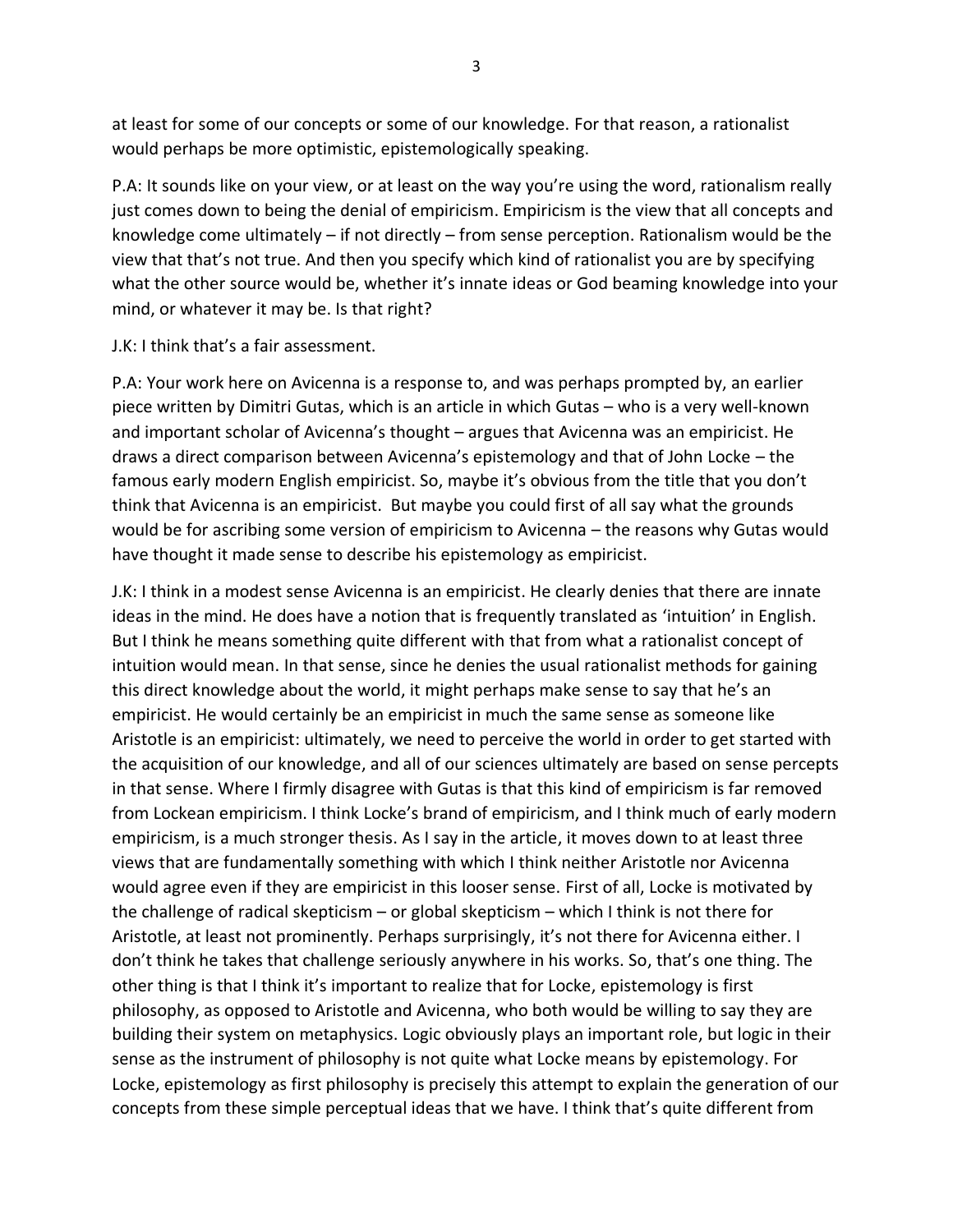logic in the Aristotelian or Avicennian sense – logic as an instrument of thought. Finally, the third feature of Lockean empiricism which I think is completely lacking – okay, 'completely,' that's perhaps saying a bit too much but they're certainly not prominent in Avicenna – is epistemological resignation, or epistemological modest skepticism that Locke ends up with. That's an essential part of Lockean empiricism, and something that's simply not there for Avicenna. Locke would be quite close to something that is called, in contemporary theory of science, fallibilism: the idea that even our best theories are true only until proven otherwise and we can never know for certain whether they are the true models or the true representations of reality. I think Lockean empiricism entails this, but Avicenna is quite far removed from that. So, on these grounds I would say that instead of a Lockean empiricist, Avicenna is really a rationalist of a certain sort. And I then try to substantiate that view in the article.

P.A: Before I ask you about how you argue for that, let me just touch on one kind of knowledge that I think might raise questions, which is first principles. I just want to see if we can get clear on this. If we have a first principle – like 'the whole is greater than the part,' or a famous one is that, for Avicenna, 'existence is divided into the contingent and the necessary' – it might seem kind of strange – given that he's always invoking these kind of first principles or first intelligibles that don't have any further basis – to suppose that those are gleaned from sensation. I take it that you're agreeing with Gutas that – and you actually quote a passage which suggests this – Avicenna thinks that we get first principles and first intelligibles along with sensation. So, obviously, something like 'giraffes have long necks' or 'apples are red' is something that you could get from sensation, but he would even think that something like 'the whole is greater than the part' or 'existence is either necessary or contingent,' that that's something you would only be able to know once you've enjoyed sense experience. Is that right?

J.K: Yeah, I think so. But then, that's a difficult question. I think your pointing at a genuine problem in Avicenna's theory. It almost seems as if some of these first intelligibles, or first principles, are such that as soon as we perceive something, anything really, we get those concepts – maybe not the principle that 'the whole is greater than the part' or something like that, but at least concepts like existence, or one, or some of the most fundamental concepts that we have. It seems as if those are triggered by any kind of perception that we have, not as something that we can articulate – those are such concepts that we may never be able to fully articulate – but some kind of understanding of being will be there as soon as there is conscious experience. Now, if that is the case, I suppose that could also be used as an argument against Avicenna being an empiricist in any sort of robust sense of the word because it comes very close to the kind of rationalist intuition which allows you to get these ultimately rather complex things simply by having a perception of anything. I wanted to give the benefit of the doubt to Gutas in that regard and try to unearth texts which would suggest that Avicenna thinks that even these concepts, even these first intelligibles, are derived from sense perception in a meaningful way.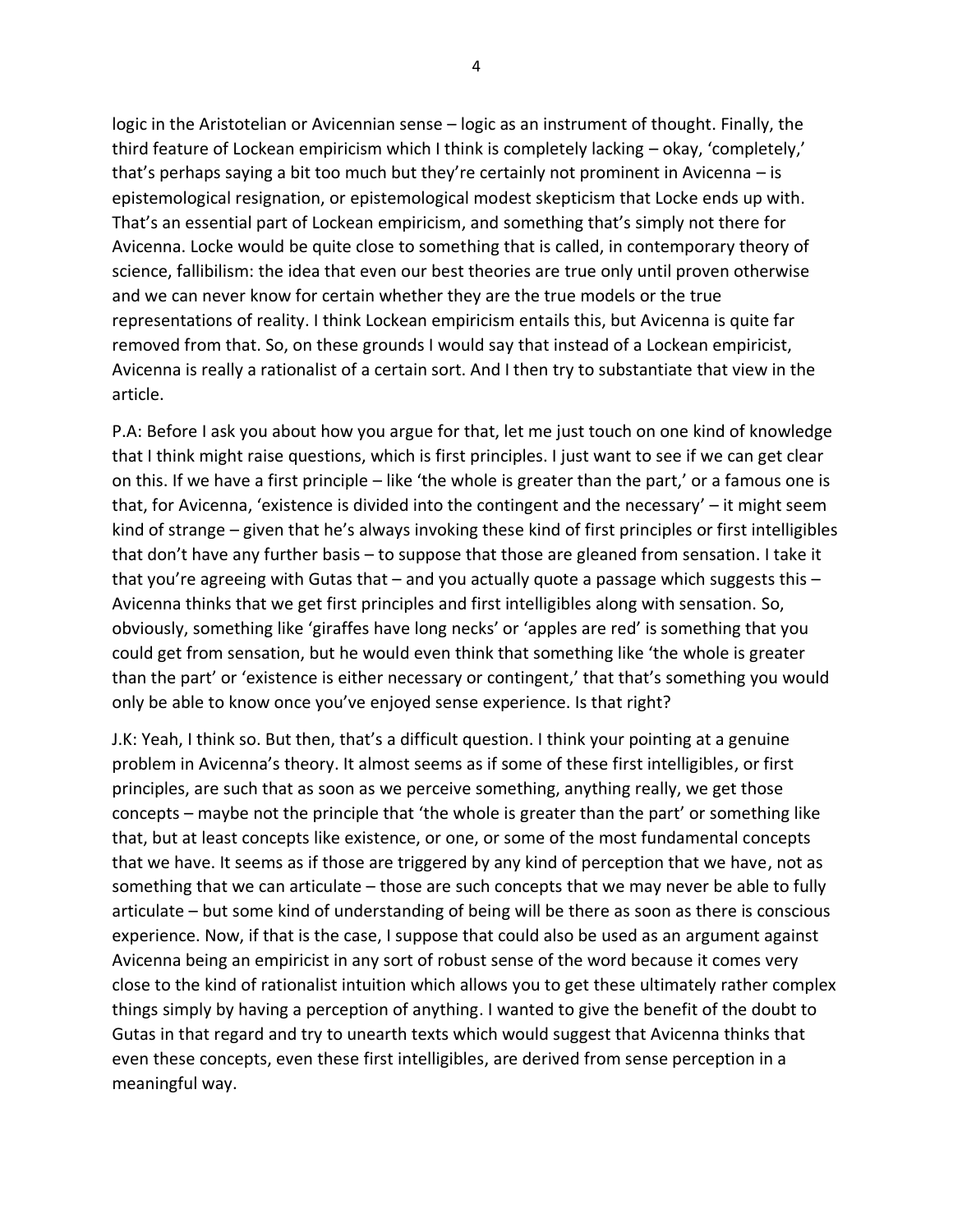P.A: Let's now turn to your argument for what you call his 'outsourced rationalism'. This is going to involve the famous principle that he calls the active intellect. Maybe I can just quickly sketch the idea there and then you can build on that. So, Avicenna has this theory – which might sound a little bit strange to some of our listeners but actually fits very well into the tradition of Aristotelian and Platonic cosmology – according to which a chain of intellects is descending from god, emanated from him. These intellects are somehow connected with the celestial spheres. The lowest of these intellects is the active intellect, which gives forms to things in the earthly realm. For example, when some matter is prepared to be some giraffe baby, the form of a giraffe is given to the matter by the active intellect. The active intellect is also supposed to have some kind of role in human knowledge. As you say in the article, it's one of the most controversial things in Avicenna scholarship – exactly what the active intellect is doing in our acquisition of knowledge. Now, whatever it's doing, if it has some kind of causal role in giving us knowledge, we might immediately think, 'well then obviously Avicenna is not an empiricist because we're getting knowledge zapped into our minds by the active intellect, so why is this even a conversation?' I think what's interesting about your take is that you want to give the active intellect a substantive role in knowledge formation without denying that there's some sense in which Avicenna is an empiricist – as you've already said. And this is where we get to what you call his outsourced rationalism. With that as background, can you now explain what the active intellect does on your reading and how it therefore makes sense to talk about Avicenna as a rationalist and an empiricist?

J.K: I think I'll start with a slightly different idea, another idea central to Avicenna's theory of knowledge, or theory of perception. He thinks that the way in which we know – the way in which we derive concepts of complex things, or concepts of things like substances, like your giraffe or a horse or a human being  $-$  is by abstracting these essences, or these essence concepts, from our sense perception or whatever is transmitted to us by sense-perception. This process of abstraction presupposes something that undermines the idea that Avicenna is a robust empiricist in any meaningful sense because it requires him to assume that senseperception actually carries a lot more information than the just the simple percepts – things like the perception of the color red, or the perception of the sound of a certain pitch. There has to be something in sense-perception that you can abstract from it, and the abstraction takes place by way of our stripping off accidental features of things like giraffes – the particular length of its neck or the particular color of its skin and things like that: things that belong to particular giraffes instead of the essence of giraffe-hood. We strip off those features and then ultimately what we're left with is the essence of giraffe, or giraffe-hood as such. That's then the concept of giraffe and it's also the intelligible giraffe, or giraffe-hood. Now, in order for that to be possible, sense-perception must contain this sort of core giraffe-hood in itself. It must be there along with the perceptible features. I think that's an idea that someone like Locke would never have accepted. His point with having epistemology as a first principle was precisely the opposite: to explain how we get from the simple percepts to an essence-concept like the concept of giraffe. Whereas in Avicenna, it's sort of the other way around: how do we get rid of

5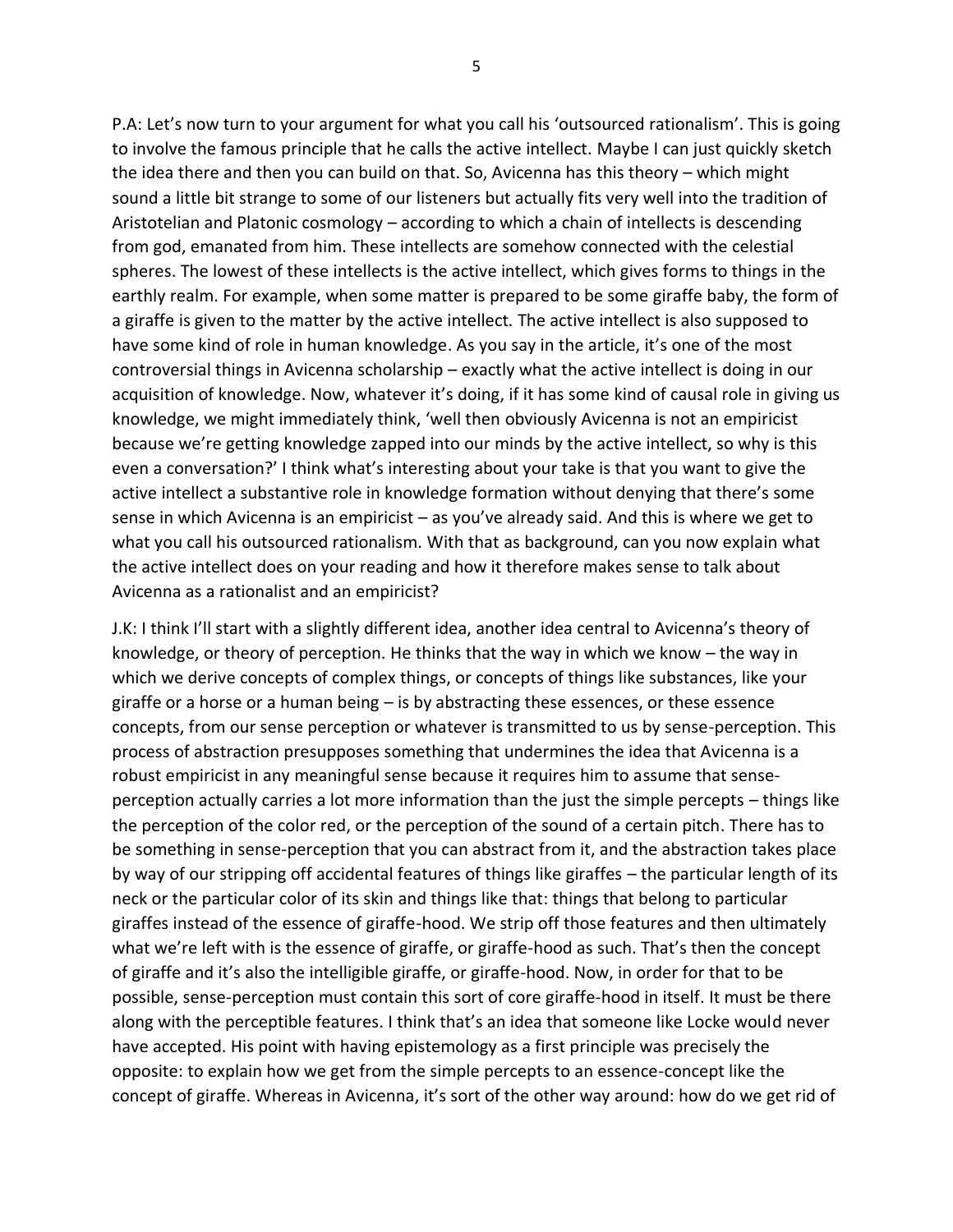the simple percepts? And then we simply find the substance concept as something that was already there in our sense perception. So, that's one thing. Another thing – and here we get to the active intellect part – another thing is that, in addition to the active intellect's controversial role in the production of our knowledge, it's also responsible for impressing these essences in matter in the first place. It's responsible for there being particular giraffes when their material circumstances are right. If we continue this line of thought we realize that actually the intelligibility of giraffe-hood that is then transmitted to us through sense-perception is actually due to the fact that it has an intellectual origin. It was an intelligible to begin with. When giraffe-hood was there, or is there in the active intellect, it's intelligible to begin with. Then it becomes something concrete, but it retains its intelligibility which then is re-actualized in our mind when we abstract that concept. And that's why I call Avicenna's rationalism outsourced. It's clear that these ideas are not innate to our mind, but they are, they serve the function of innate ideas in a sort of circumspect way. Ultimately their origin is a mind or an intellect that is superior to ours, but as an intellect it's the same: a similar kind of thing or a similar kind of being.

P.A: Listeners might have been puzzled because we said at the beginning that rationalism is just the denial of empiricism. How could it possibly make sense to say that someone is in some sense both an empiricist and a rationalist? If I understand you correctly the answer is something like this: that although Avicenna would agree with empiricists that you couldn't get any knowledge without sense-perception, some of the knowledge that you get through senseperception is something that is only knowledge because it started in a mind and was then funneled through sense experience into your mind. That's why you're able to get at something like the essence of giraffe even though you could never possibly cobble together the essence of giraffe out of seeing things like seeing colors and shapes, or smelling the way giraffes smell. In fact, as you said, Avicenna is inclined to think that those things get in the way of understanding the essence of giraffe, far from being put together to constitute the essence of giraffe.

J.K: But they do not get on the way in any sort of fatal sense of the word. I don't want to claim that it's necessarily a straightforward matter to get to the essence of giraffe-hood, but it's in principle possible for us. It's in principle possible because giraffe-hood in-itself, even in concrete giraffes, is intelligible. There is no principled veil of the senses. We can get rid of the accidental features of particular giraffes.

P.A: The accidental sensible features are a package which delivers the essence to you, but then you need to unwrap the package and get rid of the packaging and what you're left with inside in the essence.

J.K: That's a beautiful comparison.

P.A: Before we stop, I wanted to ask you one other thing which you don't discuss in the article, or don't discuss very much. We've discussed this on other occasions so I know you have a lot to say about it. In fact, you wrote a whole book about self-awareness in Avicenna and later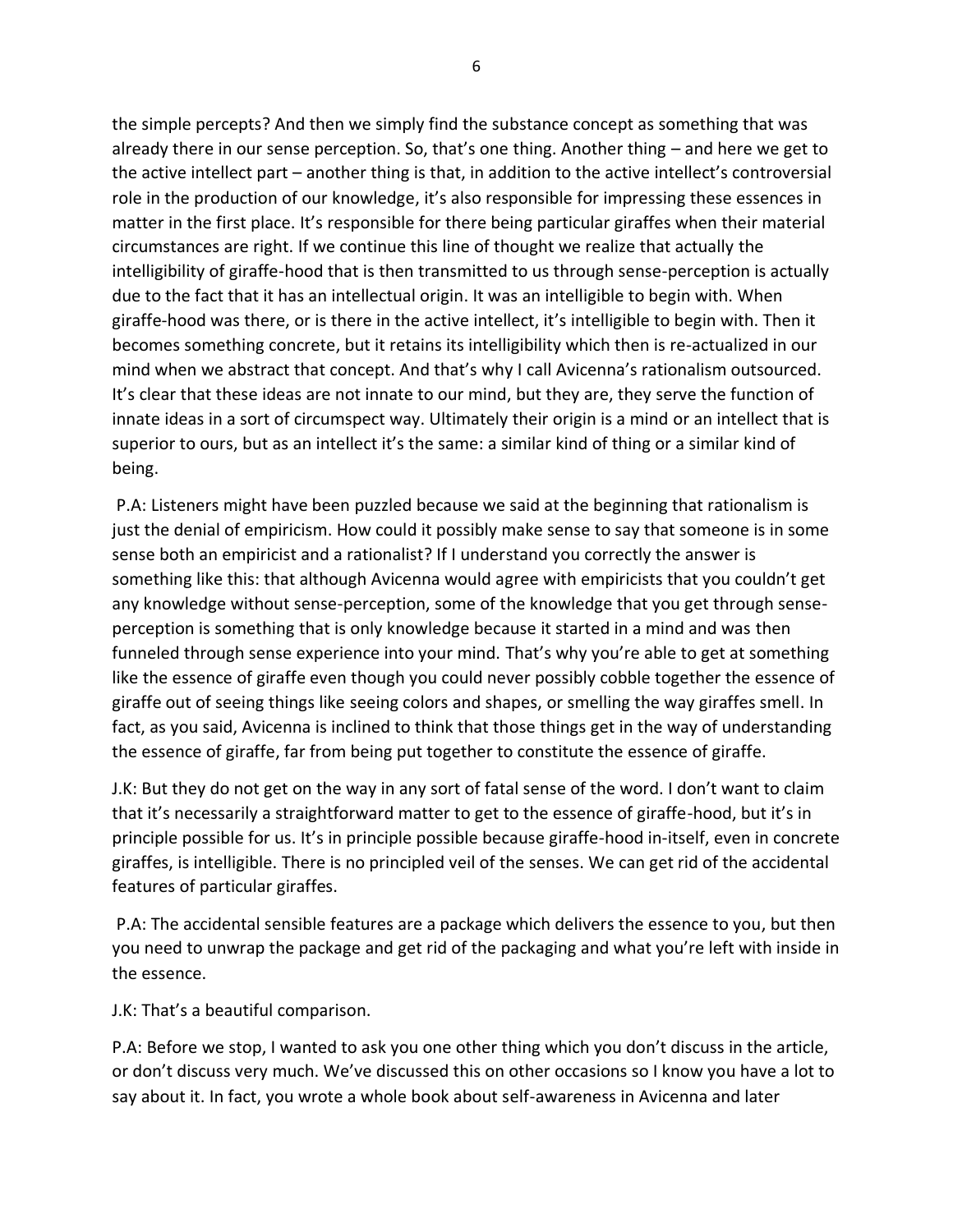thinkers. This is a famous passage about self-awareness. What I have in mind here is of course the flying man argument. Do you want to have a go explaining the flying man thought experiments? And then I'll say why I think it might be relevant.

J.K: The flying man is basically a thought experiment that asks us to imagine ourselves in a situation where we are floating in mid-air, the temperature of which is precisely the same as our body, and none of the members of our body are touching each other. Basically, we are having no tactile perceptions. Ours ears, eyes, nose, taste, are also blocked out, so we're not having any perceptions whatsoever. We're supposed to imagine ourselves to be created in this state; we have no prior personal history. This, in Avicenna's cognitive psychology, means that we cannot imagine anything because all imagination is done by means of material that you have first perceived. If you have not perceived anything, you cannot imagine anything. By the same token, we can't remember anything because there is nothing to remember. Avicenna asks, 'will you be ware of anything in such a situation?' The answer is that you will be there. You will be aware of yourself even if there is no object for you to be aware of. He uses this as a piece of evidence – perhaps not as a decisive proof, but at least as a piece of evidence – towards psychological substance dualism. So, the self, or the soul, is independent of the body.

P.A: The reason I think this is relevant to the conversation we've just had is obvious, but I'll spell it out. If we think that Avicenna is an empiricist in this limited sense that you couldn't have any knowledge or concepts at all without engaging in sense-perception, then why isn't the flying man a counter-example to that? It seems that the person in the flying man thought experiment situation at least knows that they exist. There's something that they know, and once they know that they exist they could presumably also do things like get the primary intelligible that existence is divided into contingent and necessary – this would be a nice example of a primary intelligible that's not only derivable from sense-experience because the whole point of the flying man thought experiment is that we have someone who has no sense-experience and has never had any sense-experience. I always thought this was kind of strange about Gutas' article, that he takes someone who's maybe got the most famous thought experiment in the history of philosophy about someone in a sensory deprivation situation knowing something, and then he says 'yeah, this person is an empiricist.' Maybe you could say that's an exception to what is otherwise a thoroughgoing empiricism, but I take it that you don't think it's an exception. So, how do you get around that?

J.K: I think here, it might be helpful to get back to Locke, who recognizes two sources of primitive ideas. He speaks of sense-perception on the one hand but then he speaks of reflections. In addition to sense-percepts, in the sense of perceptions of objects distinct from ourselves, we also have perceptions of our own states. And some of these perceptions are also primitive in the sense of something on which we build or on which our mind builds in forming concepts. Avicenna, if we look at some of his logical works when he discusses the possible kinds of premises that we can have, when he discusses what he calls *maḥsūsāt*, which is sensible premises or perceptual premises in a broad sense of the word, he interestingly includes two